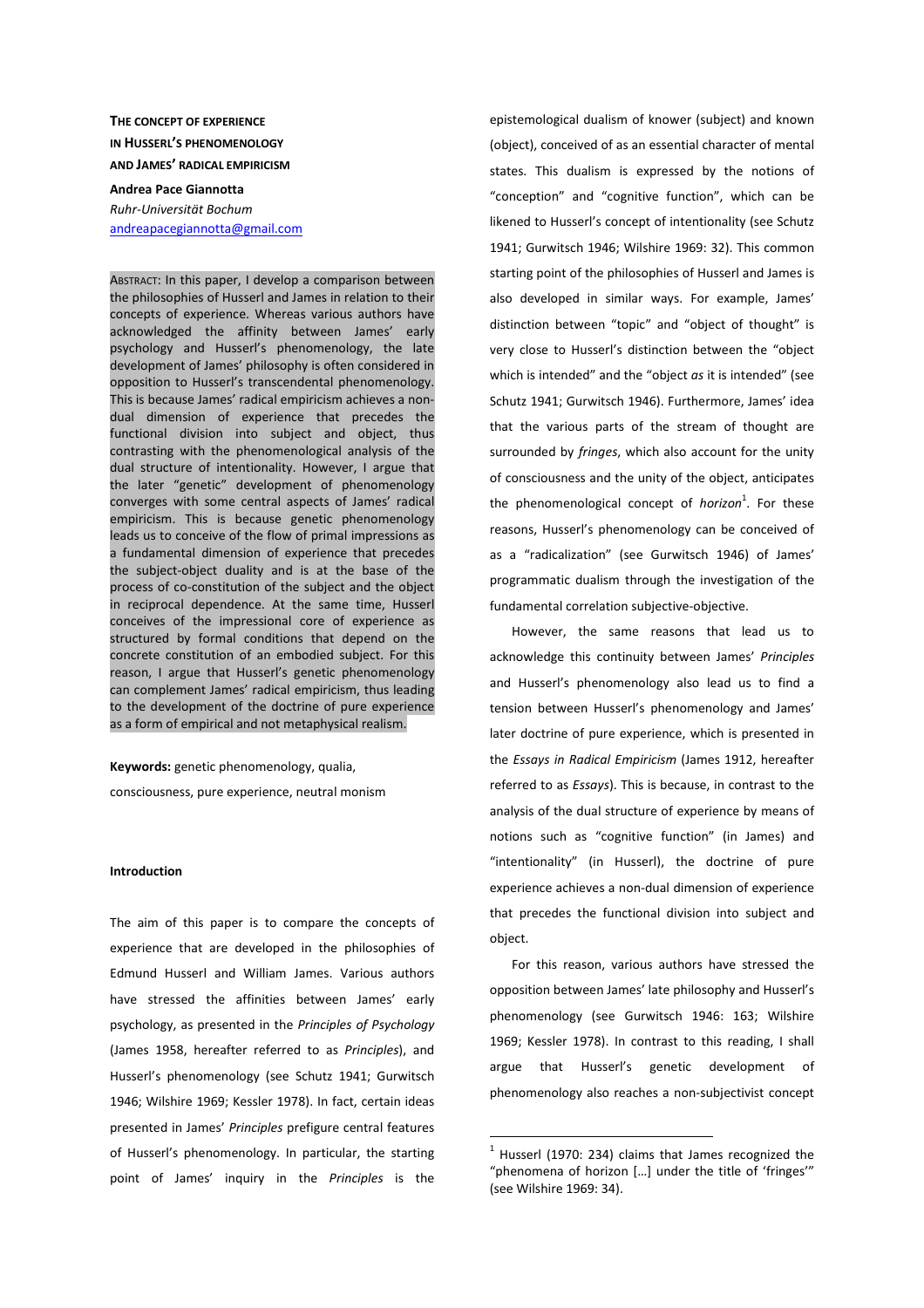of experience that is near to James' doctrine of pure experience. This is because the genetic "deepening" of phenomenology finds in the flow of *primal impressions* a fundamental dimension of experience that precedes the subject-object duality, being at the base of the process of co-constitution of the subject and the object in reciprocal dependence. At the same time, reading James' view in the light of Husserl's phenomenology allows us to address an open question in the doctrine of pure experience. This view could be interpreted as a form of metaphysical realism, i.e. as a doctrine about ultimate reality and, specifically, as a metaphysical form of neutral monism. However, the metaphysical reading of James' view contrasts with the rejection of the absolutistic and trans-empirical claims of metaphysics in James' empiricist and pragmatist philosophy. I shall argue that the comparison with Husserl's phenomenology leads us to develop a non-metaphysical reading of the doctrine of pure experience. In fact, Husserl conceives of the impressional core of experience as structured by formal conditions that depend on the concrete constitution of the subject of experience. I shall argue that the phenomenological account of the intertwining of form and matter of experience complements James' radical empiricism, thus leading to the development of the doctrine of pure experience as a form of empirical and not metaphysical realism.<sup>2</sup>

## **1. The doctrine of pure experience**

James conceives of the doctrine of pure experience as a "rearrangement" in philosophy and as a *Weltanschauung* into which his mind has grown for many years (James 1912: 40). This doctrine goes beyond the epistemological dualism of subject-object that was at the heart of the *Principles* and it arises from a radical gaze into experience that enters into contact with its originary nature, before any conceptualization and theorization has taken place. This inquiry finds a "pure" dimension of experience that precedes the functional distinction between subject and object. According to James, the subject and the object of experience are constituted by series of pure experiences and the distinction between them is merely practical, depending on the function that they have in a certain context, which we thereby call "physical" or "mental". Pure experiences are thus situated at the intersection of the subject and the object, being the *neutral* (James 1912: 25, 123) dimension from which the subjective and the objective are constructed for practical purposes. In James' view, the reification of this functional duality is the source of old philosophical dilemmas that can be solved when we recognize the non dual nature of pure experience:

"My thesis is that if we start with the supposition that there is only one primal stuff or material in the world, a stuff of which everything is composed, and if we call that stuff 'pure experience,' then knowing can easily be explained as a particular sort of relation towards one another into which portions of pure experience may enter. The relation itself is a part of pure experience; one of its 'terms' becomes the subject or bearer of the knowledge, the knower, the other becomes the object known." (James 1912: 4)

This view constitutes an account of knowledge and, above all, of perception. In particular, it constitutes an alternative to both the representative theories and the common-sense theories of perception (James 1912: 52). In the light of the doctrine of pure experience, "external" objects as well as the "internal" images of the objects, turn out to be constituted of the same "stuff", i.e. by pure experiences. According to James, each segment of experience is made "of just what appears, of space, of intensity, of flatness, brownness, heaviness, or what not." (James 1912: 26). These "sensations" are qualitative elements that are neutral, being neither absolutely subjective nor absolutely objective but rather the matter out of which the subjective (mental state)

 $2$  With these notions I refer to the distinction, which is present in Kant, between two notions of reality: empirical (i.e. relative to the cognitive relation) and metaphysical (i.e. absolute, "in itself").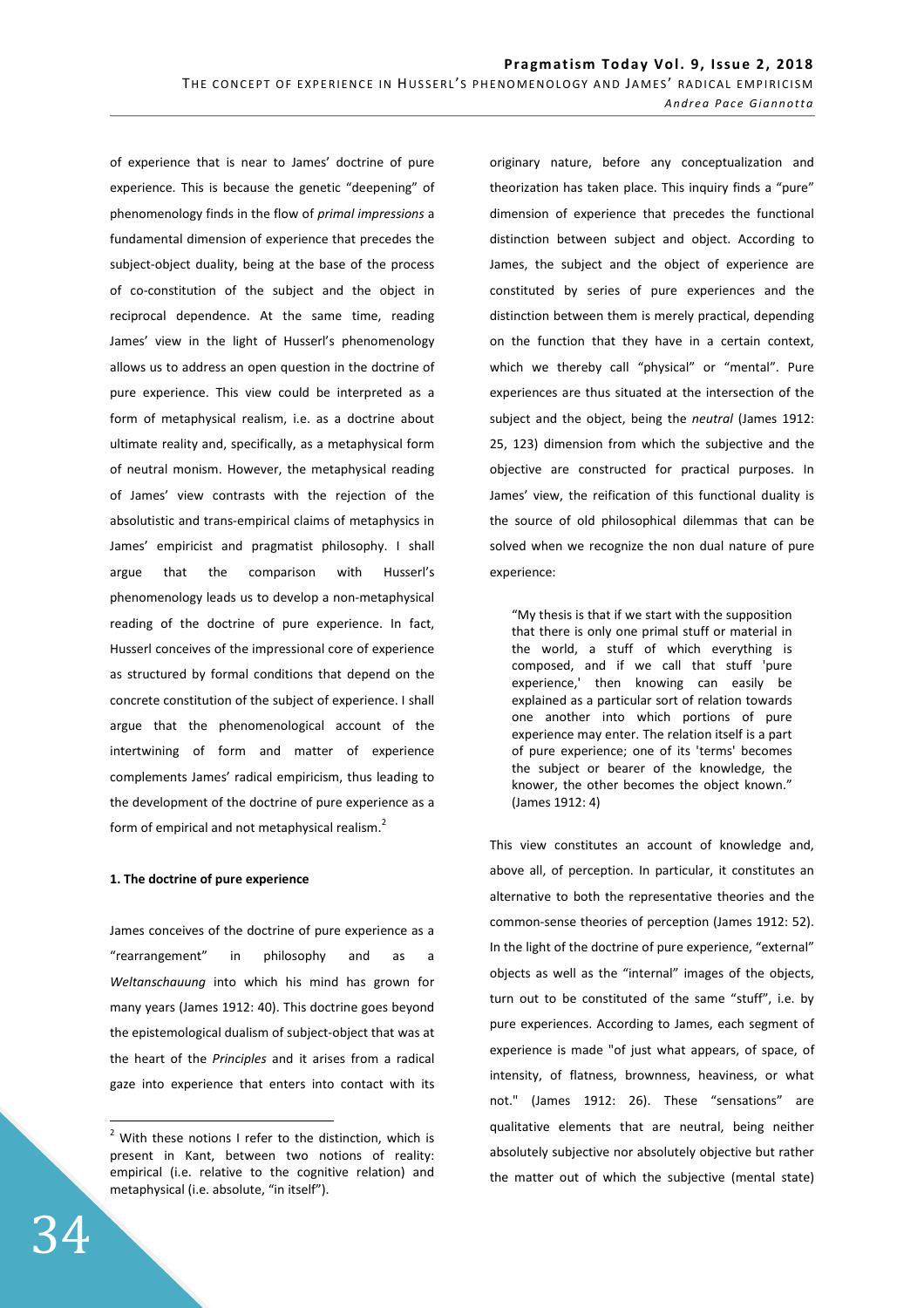and the objective (physical reality) is made of (James 1912: 215). Pure experiences are therefore immediately accessible qualitative elements of experience or "qualia". James presents us with an original account of qualia that is different from both the internalism and the externalism about qualities that can be found in various theories of perception.<sup>3</sup>

## **2. Neutral monism and the metaphysics of pure experience**

The doctrine of pure experience is, foremost, a theory of knowledge. At the same time, James presents it as a metaphysics, defining pure experiences as the "stuff of which everything is composed" and the "materia prima of everything" (James 1912: 4; 138). These passages can be read as referring to a metaphysical doctrine concerning ultimate being and, in particular, to a form of *neutral monism*. Some authors (e.g. Banks 2010) consider James as one of the main proponents of neutral monism. In fact, James presents his view as a form of "monism" that is centred on the concept of a "primal" and "neutral" reality (James 1912: 226) $<sup>4</sup>$ .</sup>

When interpreted as a metaphysical view, neutral monism is the theory according to which the immediate data of experience constitute the "intrinsic nature of ultimate reality" (Stubenberg 2014: 1). In this way, it constitutes a specific solution to classic metaphysical issues and in particular to the mind-body problem, being an alternative to both the Cartesian dualism of substances and the monistic absolutization of the subject (idealism) or of the object (materialism). A fundamental precursor of this doctrine is David Hume, according to whom the *impressions* can be conceived of as either subjective or objective, depending on the context (see Hume 1888: 202). The first full-blown form of neutral monism is found in Ernst Mach's doctrine of elements. Mach argues that basic qualitative elements of experience such as hot, cold, red, etc. are neither exclusively physical nor psychological but rather *neutral*. As in James, according to Mach the grouping of the elements into the domains of physics or psychology depends on the direction of our investigation and on our practical interests.

The reference to the affinity between James' and Mach's views is significant because it leads us to problematize the interpretation of the doctrine of pure experience in metaphysical terms. In fact, Mach conceives of his theory as a *scientific* hypothesis that is aimed at dealing with the problem of the relationship between two scientific domains of inquiry – physics and psychology – and he does so in the context of a criticism of the absolute claims of metaphysics.<sup>5</sup>

Also concerning James' doctrine of pure experience, we are faced with the contrast between a metaphysical and a non-metaphysical interpretation of it. On one hand, James presents his view as an ultimate account of the fundamental constituents of reality. On the other hand, James' pragmatism and empiricism can be

 $\overline{a}$  $3$  I refer, on one hand, to internalist representationalism, which conceives of qualia as merely subjective properties of mental states and, on the other hand, to externalist representationalism (for e.g. in Fred Dretske) and direct realism (for e.g. in James Gibson), which conceive of qualia as external properties of mindindependent objects.

<sup>4</sup> The expressions used by James in French are "monisme" and "réalité première de nature neutre". The expression "neutral monism" is explicitly introduced by Bertrand Russell, who finally embraced it under the influence of James (see esp. Russell 1921). James develops this view in tandem with the doctrines of *pragmatism* and *pluralism*. However, the relationship between radical empiricism and metaphysical pluralism in James' late philosophy is debated (see Slater 2011). For the purposes of this paper, we can understand James' neutral monism as opposed to substance dualism (i.e. the thesis that mind and matter constitute two distinct ontological domains). However, James also claims that pure experience is manifold and not reducible to an "all form" principle, clarifying that "[a]lthough for fluency's sake I myself spoke early in this article of a stuff of pure experience, I have now to say that there is no *general* stuff of which experience at large is made. There are as many stuffs as there are

<sup>&#</sup>x27;natures' in the things experienced" (James 1912: 25). <sup>5</sup> This point is stressed by Paolo Parrini (2017). On the contrary, Erik Banks (2003; 2010) develops a metaphysical interpretation of Mach's view and closely links it to the neutral monism of James and Russell.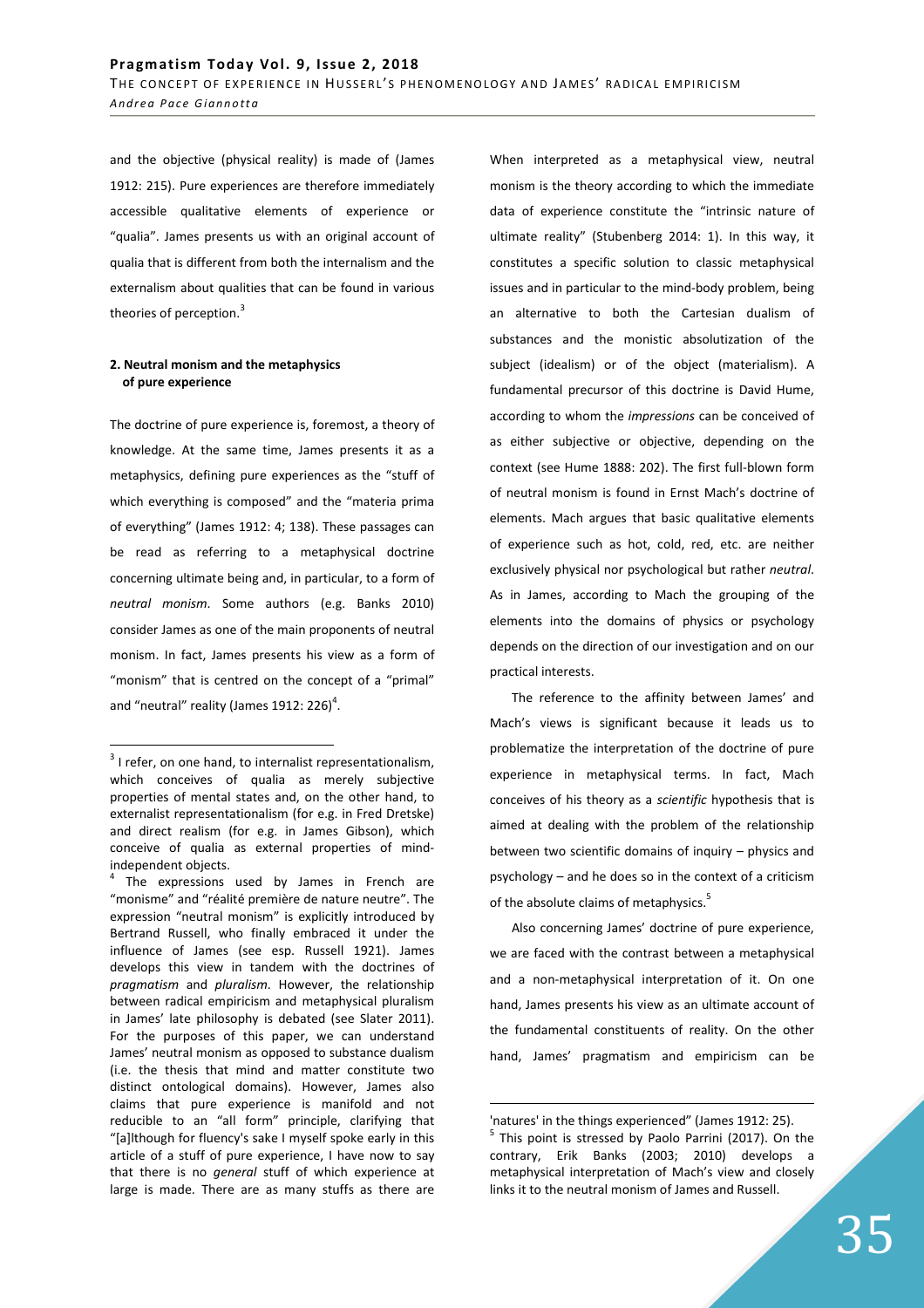conceived of in opposition to the absolute claims of metaphysics and therefore in opposition to metaphysical realism, i.e. to he idea that we can reach knowledge of an absolute reality "in itself". It is also in order to address this ambiguity that is useful to compare James' view with Husserl' phenomenology.

#### **3. The concept of experience in phenomenology**

Husserl's phenomenology is a radical inquiry into the nature of experience and has its roots in the empiricist tradition. Husserl conceives of Hume as a fundamental forerunner of phenomenology who, however, "almost sets foot upon its domain, but with blinded eyes" (Husserl 1983: 118). In fact, Husserl combines the empiricist faithfulness to phenomena with a transcendental standpoint that seeks to account for the conditions of possibility of the manifestation of phenomena. In pursuing this objective, the phenomenological inquiry into the nature of experience reveals a fundamental co-implication of subject and object.

This central aspect of the phenomenological view is enclosed in the concept of intentionality, which, as we have seen, is in accordance with James' analysis of the mind in terms of cognitive functions in the *Principles*. On the other hand, the epistemological dualism that is expressed by the concept of intentionality clashes with James' late philosophy and its critique of all forms of dualism. In particular, James' late view opposes also the functional dualism that is theorized by neokantian philosophers. According to them, "experience is indefeasibly dualistic in structure" and a functional but not substantial duality of "subject-plus-object" constitutes the minimal element of experience (James 1912: 5). However, this functional dualism is an essential aspect of Husserl's transcendental phenomenology.

This contrast between James' radical empiricism and Husserl's phenomenology emerges when we consider Husserl's account of perception in the transcendental framework of *Ideas I*. We have seen that in *Essays* James

36

considers the sensations as pure experiences that are neutral, i.e. neither subjective nor objective. The phenomenological account of perception also clashes with the one-sidedness of internalist representationalism on one hand and externalism or direct realism on the other hand, which conceive of the qualitative properties (colors, sounds, etc.) as, respectively, merely subjective properties of mental states or objective properties of a mind-independent world. However, the specificity of Husserl's account of perception is that it admits both "immanent" sensations and "transcendent" sensory properties and develops an analysis of the intentional correlation between them. In the transcendental framework of *Ideas I*, the perceptual act consists in the intentional animation of sensations (hyletic contents) by means of which the perceptual object, with its sensory properties, is *constituted*. This is a central aspect of the phenomenological view that seems to distance it from James' doctrine of pure experience.

This point can be also highlighted by looking at the relationship between the philosophies of Husserl and Mach, whose point of view is very close to James' radical empiricism. While stressing the influence of Mach on the genesis of phenomenology (see Fisette 2012: 53ff.), Husserl repeatedly criticizes him for not acknowledging the distinction between immanent sensations and transcendent sensory properties (Husserl 2001b: 90; see Fisette 2012: 62, 64). According to Husserl, the flaw in Mach's view is that it *reduces* – as do the British empiricists – transcendent objects to sensory contents and for this reason, despite Mach's anti-metaphysical claims, his theory is a type of phenomenalism. According to Husserl, what is missing in Mach's doctrine of elements is the theory of intentionality as correlation subjective-objective (Fisette 2012: 65). The same criticism of Mach's doctrine of neutral elements, from the standpoint of Husserl's phenomenology, can be also applied to James' doctrine of pure experience.

At the same time, from the standpoint of James' late philosophy, Husserl's "phenomenology of constitution"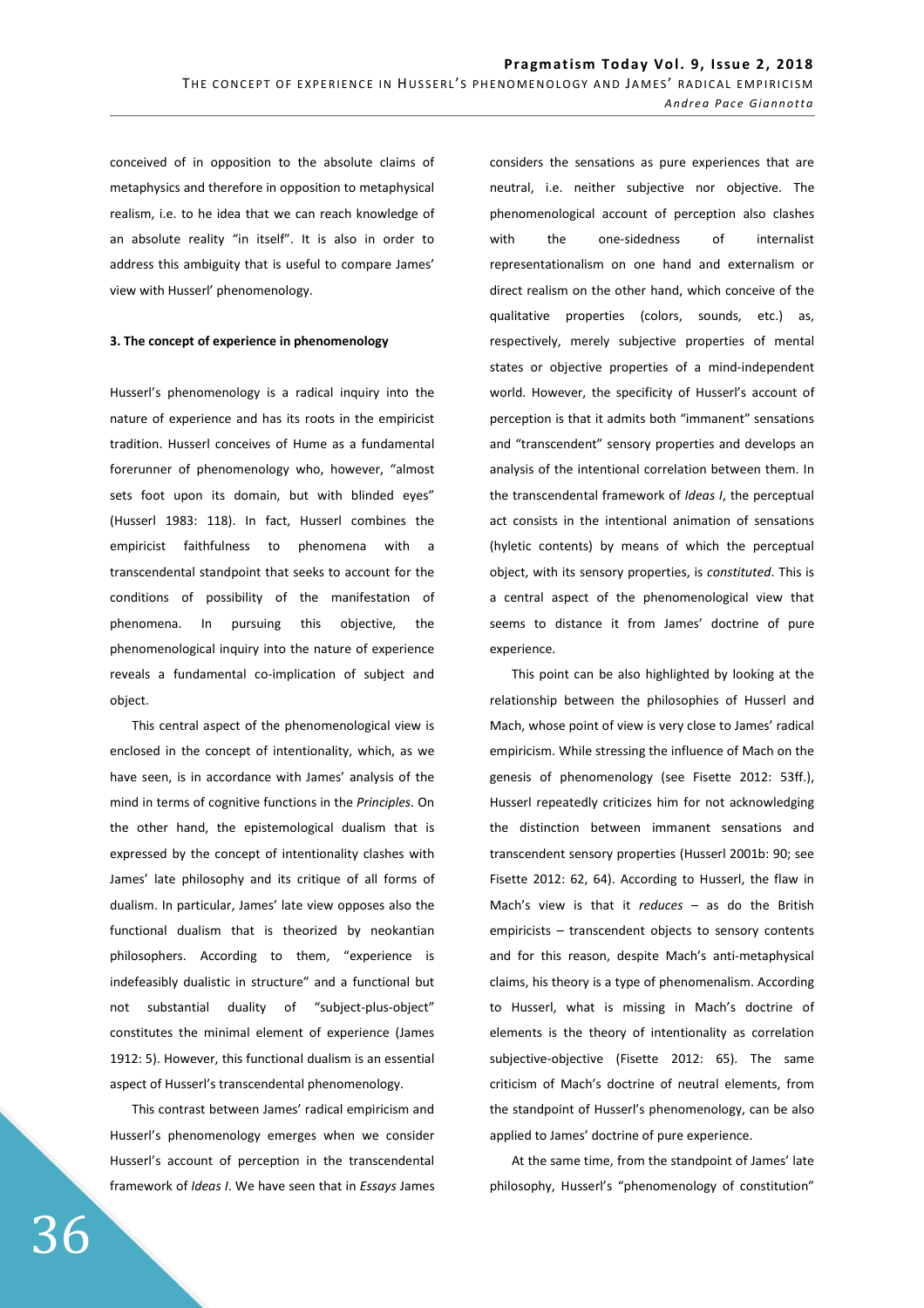can be considered as an overly intellectualist philosophy that loses contact with the experience of a concrete human being in its pragmatic relation with the others and the world. This kind of criticism of Husserl has been put forward by various authors, especially after the publication of the first volume of the *Ideas* (for e.g. in Heidegger 1992) and it can also be expressed in the terms of a pragmatist critique of the alleged intellectualism and residual dualism of Husserl's transcendental phenomenology. For this reason, Wilshire (1969: 40) sees in James' pragmatism an alternative to Husserl's alleged inclination to idealism and he does so by likening James' late philosophy with the existential phenomenology of Jean-Paul Sartre and Maurice Merleau-Ponty. Kessler (1978) also argues that there is an "existential divergence" between the philosophies of James and Husserl and that, for this reason, James' late philosophy is closer to Sartre's and Merleau-Ponty's existential phenomenology. However, in the following pages I shall argue that a deeper look at the development of Husserl's phenomenology shows that the opposition to James' radical empiricism is not that radical and that they do have some significant points in common.

### **4. Genetic phenomenology**

The alleged intellectualistic and dualistic aspects of Husserl's phenomenology can be seen to be in opposition to James' radical empiricism. However, I would like to show that the transition from the epistemological dualism of the *Principles* to the doctrine of pure experience, with its deconstruction of the subject-object duality, is a movement that can be seen at play also in the transition from static to genetic phenomenology. In fact, the forementioned aspects of Husserl's phenomenology belong to a level of the phenomenological inquiry that Husserl himself conceives of as not "ultimate" but as "preliminary" to further developments. The investigation of the dual structure of experience, by means of the notion of intentionality, constitutes the starting point of the phenomenological inquiry but it is also developed within a fundamental *delimitation*. This is because this inquiry abstains from the investigation of the inner temporal unfolding of the experiences (*Erlebnisse*) and considers them rather as unitary acts of perception, imagination, thought, etc. In this way, the experiences are turned into mental "states" that are intentionally directed towards objects. This level of inquiry is what Husserl calls "static phenomenology" and that methodologically precedes "genetic phenomenology" (see Husserl 2001: 644 ff.), which investigates the deeper temporal and processual nature of the stream of experiences. Husserl explicitly distinguishes between static and genetic phenomenology in his late works, but he implicitly presents this distinction already in *Ideas I*, where he claims that: "The level of consideration to which we are confined […] abstains from descending into the obscure depths of the ultimate consciousness which constitutes all […] temporality as belongs to mental processes, and instead takes mental processes as they offer themselves as unitary temporal processes in reflection on what is immanent." (Husserl 1983: 171). The subsequent broadening of the inquiry in genetic phenomenology "deepens" the analysis of the dual structure of experience, investigating the *genesis* of the intentional correlation between subject and object.

At this point, it is useful to compare the genetic analysis of experience in phenomenology with James' doctrine of pure experience. In fact, from the standpoint of genetic phenomenology, at the heart of experience we find a flow of "primal impressions" (*Urimpressionen*) that are neither subjective nor objective, being the primal dimension on the basis of which the subject and the object are co-constituted in reciprocal dependence. This is because, according to Husserl, the subject of experience is not a pre-constituted substance but it comes to be selfconstituted in the process of constituting objects. Genetic phenomenology investigates the "genesis of the constitution" (Husserl 2001, 644) that is at the same time the genesis of the "monadic individuality" (Husserl 2001: 635). The notion of "monad" refers to the concrete subject of experience, which "necessarily has the form of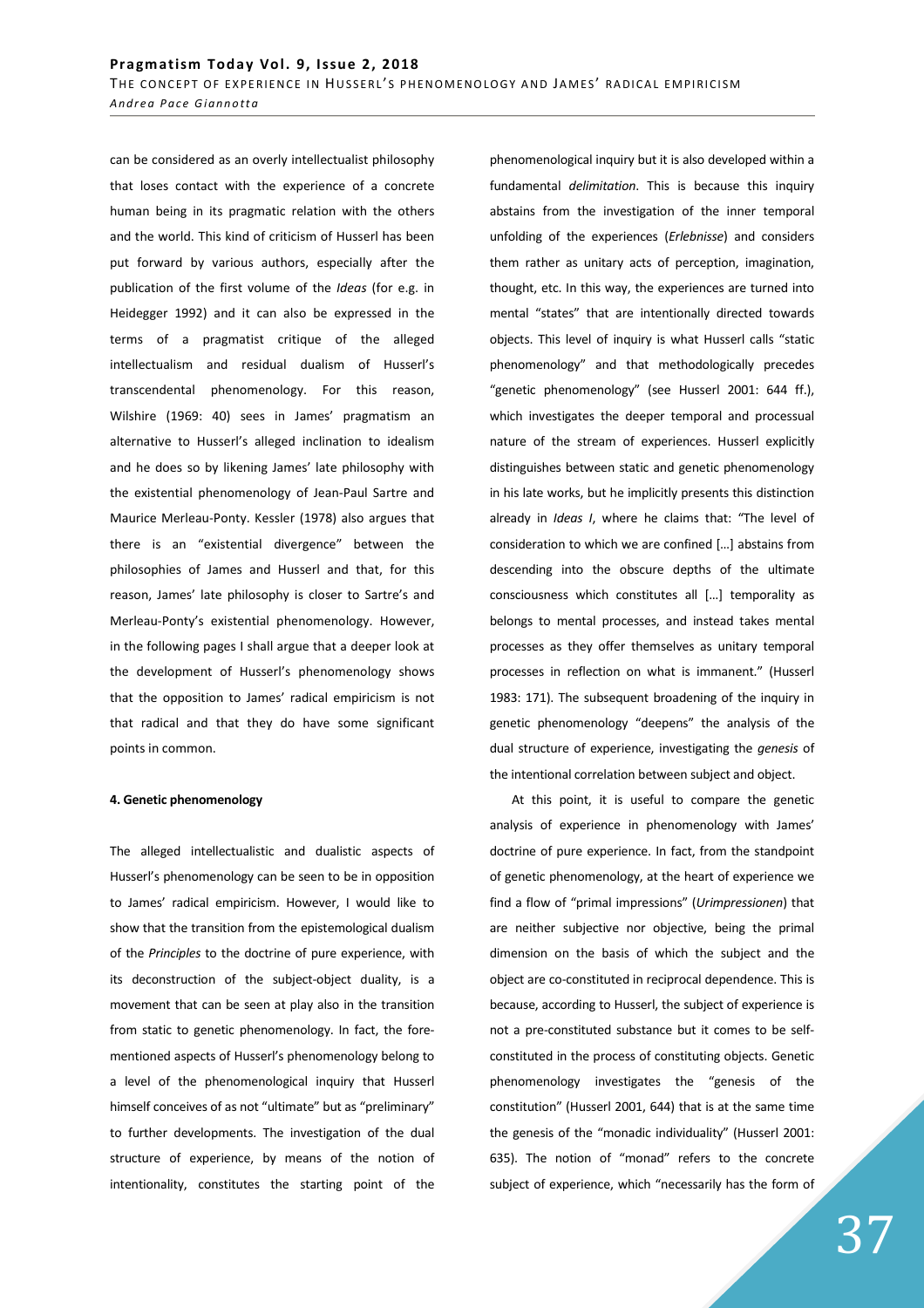the unity of becoming, of a unity of unflagging *genesis*" (Husserl 2001: 635). Therefore, according to Husserl – and in contrast to an alleged residual Cartesianism in his view – the subject of experience is not a substance but an ongoing process that emerges in correlation with objectivity in the process of experience. On this point, Husserl agrees with James who, already in the *Principles*, tends to reduce the subject to a "vanishing point" (Dewey 1940: 589; see Schutz 1941: 443). In particular, in the *Essays* James clarifies that, when claiming that "consciousness" does not exist, he means "only to deny that the word stands for an entity, but to insist most emphatically that it does stand for a function" (James 1912: 5).

Therefore, in the light of the genetic inquiry in phenomenology, Husserl seems to admit a "neutral" dimension of experience, which precedes the functional distinction into subject and object. The flow of impressions can be conceived of as a primal dimension of experience that precedes the subject-object duality, as in James' concept of "pure experience". In this way, by comparing Husserl's genetic phenomenology with James' doctrine of pure experience, we see that both lead to the deconstruction of the subject-object duality, finding at its heart a process of co-emergence of the subject and the object of experience. This is an outcome of Husserl's phenomenology that is stressed, for instance, by Francisco Varela, who argues that the phenomenological reduction "does not sustain the basic subject-object duality but opens into a field of phenomena where it becomes less and less obvious how to distinguish between subject and object (this is what Husserl called the 'fundamental correlation')." (Varela 1996: 339). For this reason, Husserl's phenomenology "does not seek to oppose the subjective to the objective, but to move beyond the split into their fundamental correlation." (Varela 1996: 339) $^6$ .

However, at this point I would like to consider also some significant differences between James' and Husserl's views of the impressional core of experience. First of all, James seems to conceive of pure experiences as the object of an immediate acquaintance or intuition that precedes any theoretical reflection. It is this reflection that introduces the duality of knower-known. On the contrary, Husserl finds the impressional dimension of experience through a regressive analysis that takes, as its starting point, the dual structure of intentionality. The phenomenological inquiry begins with epochè and reduction and therefore with a detachment from the ordinary and pragmatic "immersion" in the *lifeworld*. The latter concept, which is central in Husserl's late works and is very consonant to James' pragmatism, is the outcome and not the starting point of the transcendental phenomenological inquiry. Yet, we can say that, despite this difference in method, both Husserl and James reach a similar outcome, finding in the qualitative core of experience a neutral dimension from which the subject and the object are co-constituted in the cognitive process.

## **5. Form and matter**

In the light of the comparison of James' view with Husserl's phenomenology, we can now look back at the issue of the relationship between the doctrine of pure experience and metaphysics. We can do so by asking if Husserl's view concerning the impressional genesis of experience can be conceived of in terms of a metaphysical form of neutral monism. I shall argue that it is not so and that the motivations against this conclusion can also be applied to James' doctrine of pure experience.

In developing the phenomenological analysis of experience, Husserl takes the Kantian conception of the cognitive process in terms of an essential intertwining of form and matter. As is known, in Kant's view, the knowledge of a certain phenomenon requires the synthetic unification of a manifold of sensations through

 $6$  Concerning Varela's acknowledgement of a pragmatic dimension of phenomenology see Pace Giannotta (2017).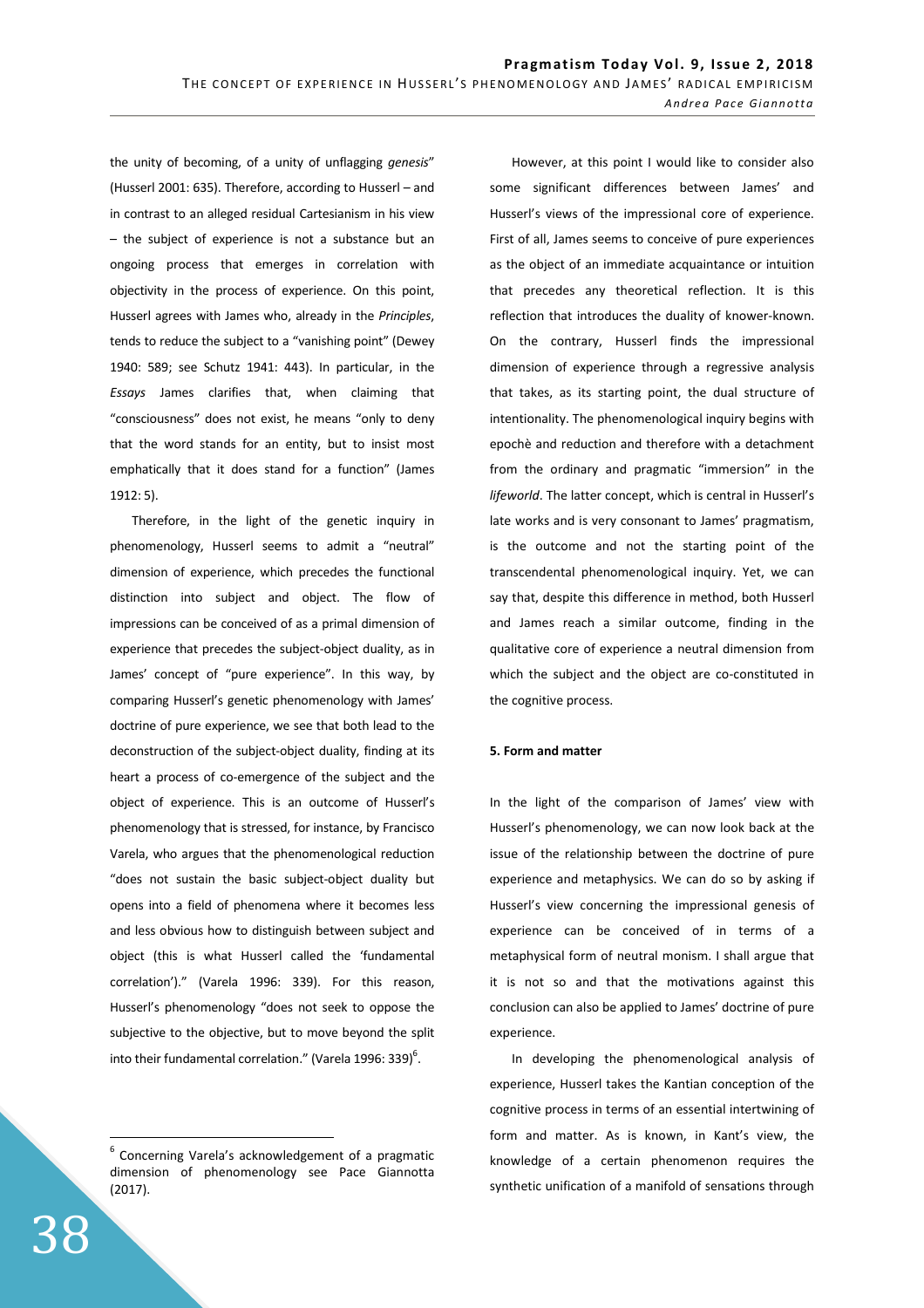functions of subjectivity. For this reason, Kant denies the possibility of attaining knowledge of pure *matter* that is not structured by the *forms* of our cognitive faculties. The appearance of a sensible world is not an immediate acknowledgment of a pure "given", because certain features of our sensibility and understanding necessarily give form to sensory matters. Husserl takes this conception of experience as an intertwining of form and matter, developing it in his own way.

Within genetic phenomenology, this interplay of form and matter is investigated at the fundamental level of time-consciousness – within an inquiry that was deeply influenced by James' chapter in *Principles* on the "stream of thought". Husserl highlights the fact that the field of consciousness has a certain structure. In fact, each moment of an experience is constituted by a new primal impression that is intrinsically joined to two primal forms of intentionality: retentions and protentions (Husserl 2001a: 115ff.). By developing this analysis of the temporal unity of consciousness, Husserl agrees with the Jamesian concept of the "specious present" and with its account of it in terms of *fringes*. Husserl argues that it is in virtue of retentions and protentions that the *living present* is not limited to the now-point but has a temporal "thickness", as it includes the retention of past impressions and the protention towards expected ones (see Gurwitsch 1946; Zahavi 2010: 320 ff.). In the light of this analysis, the sensory matters turn out to be always given within a temporal *horizon*, which requires the intentionality of retentions and protentions. Primal impression, retention and protention constitute the non-independent parts of a whole, i.e. the continuous flow of consciousness. This means that in Husserl's account of time-consciousness the primal, qualitative dimension of experience is always structured through the proto-intentional animation of the impressions. I would like to stress an implication of this analysis that is shared by both James' and Husserl's views, against reductionist empiricism. That is: we do not find pure impressions of "redness", "coldness", "heaviness", etc. but an enduring flow of these

impressions that are continuously intertwined with retentions and protentions. The "pure" impression becomes a limit that we achieve by analysing the concrete flow of experience, which is constituted by sensory matters that are "formed" by the intentionality of retentions and protentions. This is a first level of the intertwining of form and matter in phenomenology that goes against the possibility of turning the sensory matter into an absolute, ontological domain that would be known as it is "in itself" (i.e. metaphysical realism).

The essential interplay between form and matter is also present at higher levels of the constitution of objectivity, in relation to the concrete constitution of the subject of experience. In the context of the genetic phenomenological inquiry, Husserl develops a conception of the embodiment of the field of consciousness, acknowledging the essential role of bodily structures and functions in constituting the form and the matter of experience. As is known, according to the phenomenological doctrine of eidetic seeing, when perceiving individual objects and events we can grasp essences that are arranged in a hierarchy of genus and species (e.g. the relationship between a certain shade of red, the genus "color" and its relationship of bilateral foundation with spatial extension). In the light of this doctrine, the "given" is not "amorphous" but has a structure that is expressed by material a priori judgments. In the context of genetic phenomenology, Husserl argues that these material a priori judgements are based on the sensory intuition of a "concrete subjectivity" and, for this reason, they are "contingent a priori" (Husserl 1969: 26). This is because the capability to grasp the eidetic truths expressed by material a priori judgments is based on the bodily "make-up of the experiencing subject" (Husserl 1989: 56). Our capacity to perceive, for e.g., sounds and colors, depends on this makeup of the human body (see Husserl 1969: 26-27). In fact, we must acknowledge that the sensory matters that lie at the basis of the constitution of objects are relative to specific senses, which vary between different animal species. Following Thomas Nagel's famous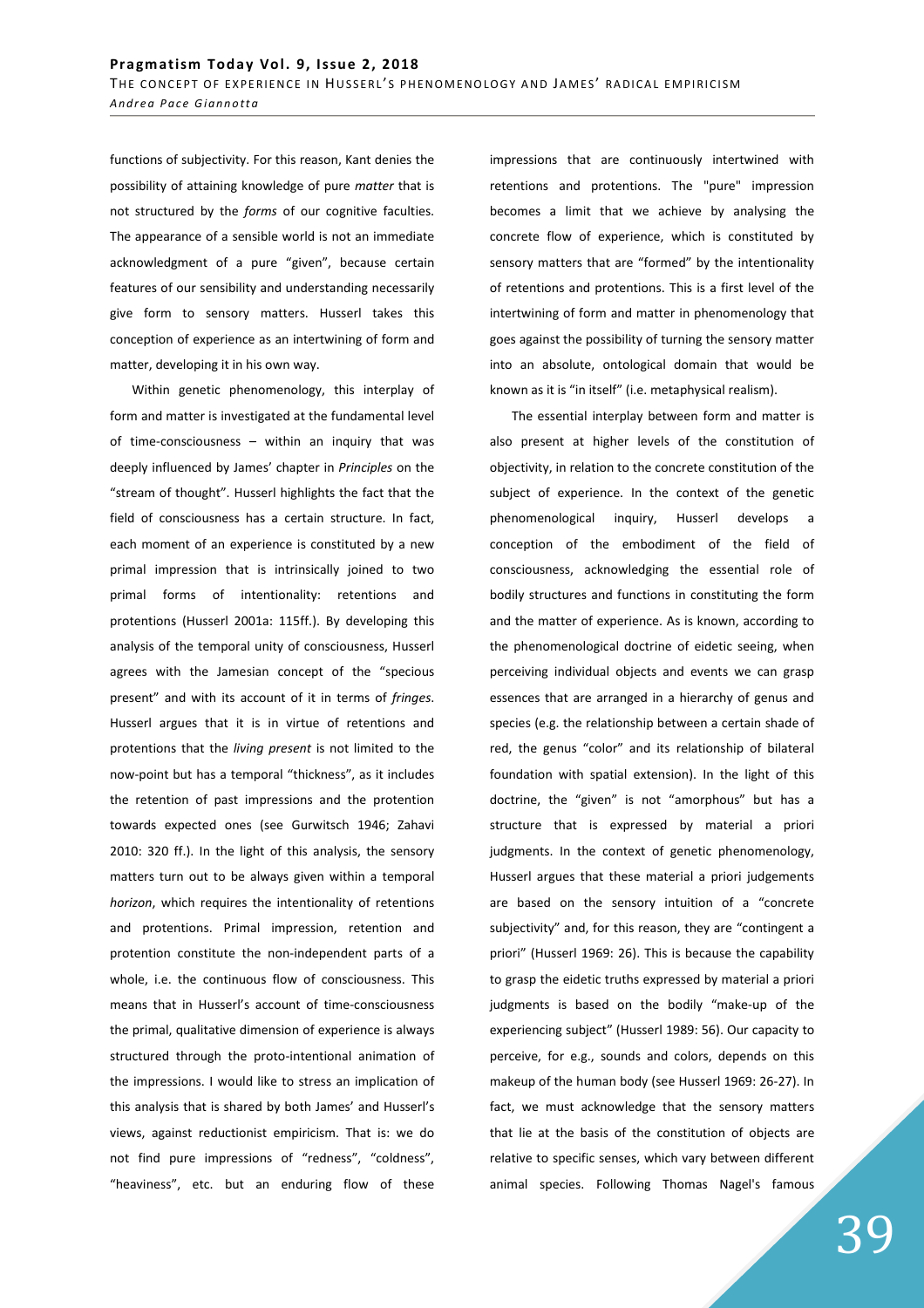example of the bat (Nagel 1974), we can point to the experience of other beings with different senses, without being able to acquire any intuitive knowledge about it. Nagel refers to the fact that third-person knowledge of the physiology of echolocation doesn't give us knowledge of "what it is like" to perceive through this perceptual system. Precisely, what we cannot know is the subjective, felt qualitative experience that is associated with this form of perception. From the standpoint of Husserl's phenomenology, in the light of its theory of the cognitive role of intuition, the reason why we cannot know what it is like to be a bat is that we cannot give an "intuitive filling" to the third-person description of the bat's perception by means of echolocation. Husserl puts forward this thesis when referring to the case of a blind person who cannot have any "intuitive clarity about the sense of color" on the basis of a third-person knowledge about the process of vision (Husserl 1999, 63; see also p. 30). This analysis thus reveals another level of the intertwining of form and matter in the process of the co-constitution of subject and object, which is based on certain features of the bodily constitution of a living being. In this way, in contrast to the metaphysical absolutization of the elements of experience that makes of them elements of an absolute reality, genetic phenomenology acknowledges certain transcendental structures that make possible our experience and that depend on specific features of the living body.<sup>7</sup>

Therefore, there is a peculiar circularity in the process of co-constitution, because constituted features of a living being are conditions of the possibility of the constitution of objects. This circularity is assumed as fundamental by Maurice Merleau-Ponty, whose notions such as *flesh* and *chiasm* (Merleau-Ponty 1968) refer to the living body as locus of an intertwining of subject and object.<sup>8</sup> Kessler (1978) stresses the closeness between Merleau-Ponty's and James' philosophy, by opposing the concept of "pragmatic body", which he finds in these two authors, to Husserl's concept of "transcendental ego". However, various scholars have also stressed the closeness between Merleau-Ponty's and Husserl's phenomenology (see Zahavi 2002), finding already in Husserl's investigation of the living body a "phenomenology of the flesh" (Bernet 2013). According to these readings, Merleau-Ponty's investigation of the embodiment of consciousness is continuous with Husserl's inquiry.

In particular, Merleau-Ponty develops the phenomenological analysis of the role of the body in the process of co-constitution of subject and object by means of the concept of *body schema*. Samantha Matherne (2016) argues that, with this notion in mind, Merleau-Ponty develops, in a non-intellectualist direction, the Kantian doctrine of *schematism* (Matherne 2016: 195). Doing so, Merleau-Ponty redefines the Kantian notions of "transcendental" and "a priori" in an embodied direction, by conceiving of them as the expressions of "the formal features of our facticity, without which there would be no experience." (Matherne 2016, 217). Merleau-Ponty, therefore, stresses the dependence of transcendental conditions on contingent features of our bodily constitution, seeing in them formal features of our facticity that make possible the manifestation of phenomena and, in so, agreeing with Husserl's concept of the *contingent a priori*.

According to this direction of inquiry that is present in Husserl's and Merleau-Ponty's phenomenology, the qualitative and "neutral" core of experience is constituted by sensory matters that are necessarily

 $\overline{a}$ 

 $<sup>7</sup>$  On this point, see especially the analyses concerning</sup> the role of the body in the constitution in *Ideas II* (Husserl 1989). 8

This circularity is also placed at the heart of the

enactive approach of Varela, Thompson, and Rosch (1991), who combine Husserl's and Merleau-Ponty's phenomenology with the relationism of the Madhyamaka philosophy. The central thesis of the enactive approach in this original formulation is that "Knower and known, mind and world, stand in relation to each other through mutual specification or dependent coorigination." (Varela, Thompson, and Rosch 1991: 150).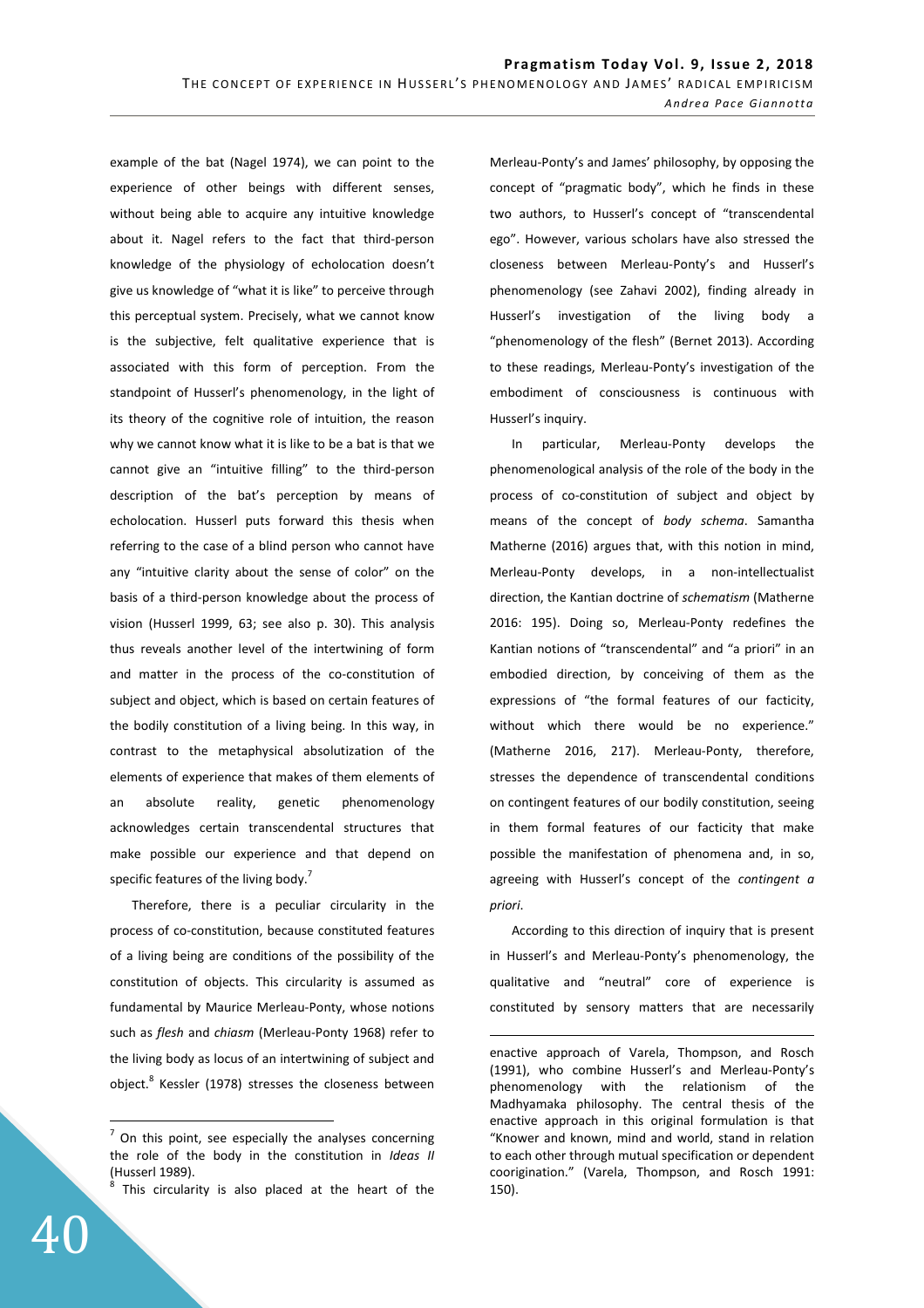structured by forms that depend on the embodiment of a living being. In my opinion, this inquiry on the intertwining of form and matter of experience complements James' radical empiricism, thus leading to its development in empirical and not metaphysical terms. This is because, in the light of this analysis, we cannot conceive of "pure experiences" as the elements of an absolute reality that would be known as it is "in itself".

### **Conclusion**

The comparison between Husserl's genetic development of phenomenology and James' radical empiricism has revealed significant points of contact between them. In fact, they both find at the heart of experience a qualitative core that precedes and is at the basis of the functional distinction between subject and object. However, a certain interpretation of James' view as a metaphysics of pure experience could lead us to conceive of it as a form of neutral monism that attains knowledge of ultimate reality. On the contrary, the phenomenological investigation of the relationship between form and matter at the fundamental level of the co-constitution of subject and object shows that sensory matters do not constitute a pure given, being always structured through forms that depend on the concrete constitution of a living being. In this way, Husserl's genetic phenomenology can complement James' doctrine of pure experience leading us to develop it in empirical and not metaphysical terms.

### **References**

- Banks, Erik C. 2003. *Ernst Mach's World Elements. A Study in Natural Philosophy*. Dordrecht: Springer. ———. 2010. "Neutral Monism Reconsidered."
- *Philosophical Psychology* 23 (2): 173–87. Bernet, Rudolf. 2013. "The Body as a 'Legitimate
- Naturalization of Consciousness.'" *Royal Institute of Philosophy Supplement* 72: 43–65.
- Dewey, John. 1940. "The Vanishing Subject in the Psychology of James." *Journal of Philosophy* 37 (22): 589–99.
- Fisette, Denis. 2012. "Phenomenology and Phenomenalism: Ernst Mach and the Genesis of Husserl's Phenomenology." *Axiomathes* 22 (1): 53–74.
- Gurwitsch, Aron. 1946. "On the Object of Thought." *Philosophy and Phenomenological Research* VII (3): 347–53. doi:10.1007/978-90-481-2942-3.
- Heidegger, Martin. 1992. *History of the Concept of Time: Prolegomena*. Edited by Theodore Kisiel. Bloomington: Indiana University Press.
- Hume, David. 1888. *A Threatise of Human Nature*. Edited by L. A. Selby Bigge. London: Oxford at the Clarendon Press.
- Husserl, Edmund. 1969. *Formal and Transcendental Logic*. The Hague: Martinus Nihoff.
- ———. 1970. *The Crisis of European Sciences and Transcendental Phenomenology*. Evanston: Northwestern University Press.
- ———. 1983. *Ideas Pertaining to a Pure Phenomenology and to a Phenomenological Philosophy. First Book: General Introduction to a Pure Phenomenology*. Edited by F. Kersten. The Hague: Martinus Nihoff.
- ———. 1989. *Ideas Pertaining to a Pure Phenomenology and to a Phenomenological Philosophy. Second Book: Studies in the Phenomenology of Constitution*. Edited by Richard Rojcewicz and André Schuwer. Dordrecht: Kluwer Academic Publishers.
- ———. 1999. *The Idea of Phenomenology. A Translation of Die Idee Der Phänomenologie, Husserliana II*. Dordrecht: Springer.
- ———. 2001a. *Analyses Concerning Passive and Active Synthesis: Lectures on Transcendental Logic*. Edited by Anthony J. Steinbock. Dordrecht: Springer.
- ———. 2001b. *Logical Investigations*. Edited by J. N. Findlay and Dermot Moran. London: Routledge.
- James, William. 1912. *Essays in Radical Empiricism*. New York: Longman Green & Co.
- ———. 1958. *Principles of Psychology*. New York: Dover Publications.
- Kessler, Gary E. 1978. "Pragmatic Bodies Versus Transcendental Egos." *Transactions of the Charles S. Peirce Society* 14 (2): 101–19.
- Matherne, Samantha. 2016. "Kantian Themes in Merleau-Ponty's Theory of Perception." *Archiv Fur Geschichte Der Philosophie* 98 (2): 193–230.